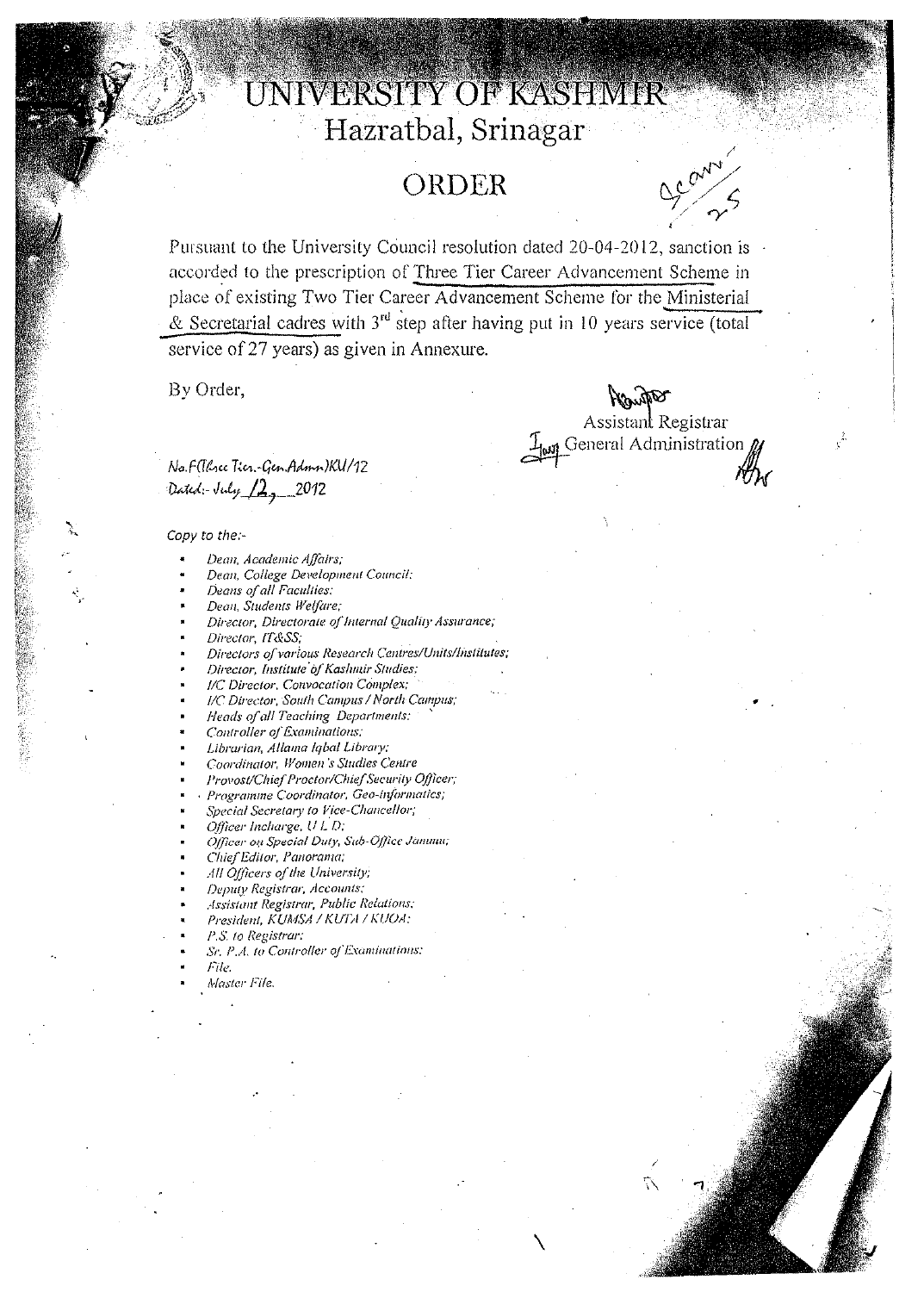|    |          | <b>BELLEVILLE MORE AND LE</b><br>$Rs.2400/-$                                                                                                                                 | 20200 - William Barbara<br>G.P. of 34800 and mathematical<br>$RS.4200/-$                                                                                                                                     | G.P. COMPRESSION CONTROL<br>$20 - 12 - 2010$<br>and Rs.4600/-<br>w.e.f. $21-12-$<br>2010                       |                                                                                                  |
|----|----------|------------------------------------------------------------------------------------------------------------------------------------------------------------------------------|--------------------------------------------------------------------------------------------------------------------------------------------------------------------------------------------------------------|----------------------------------------------------------------------------------------------------------------|--------------------------------------------------------------------------------------------------|
| 2. | P.A.     | Rs.5500-9000<br>revised w.e.f.<br>$01-01-06$ to<br>P.B. 9300-<br>34800 with<br>$G.P.$ of<br>Rs.4200/-                                                                        | $Rs.5000-8000$ /   $Rs.6500-10500$<br>revised w.e.f.<br>$01 - 01 - 06$<br>to l<br>$P.B.$ Rs.9300-<br>34800<br>with<br>$G.P.$ of<br>$Rs.4200$ upto<br>20-12-2010<br>and $Rs.4600/-$<br>w.e.f. $21-12$<br>2010 | Rs.8000-13500<br>revised w.e.f.<br>01-01-06<br>$\pm 0$<br>$P.B.$ 9300-<br>34800 with<br>$G.P.$ of<br>Rs.5400/- | Rs.10000-15200<br>revised w.e.f.<br>$01-01-06$ to P.B.<br>15600-39100<br>with G.P. of<br>Rs.6600 |
| 3. | Sr. P.A. | Rs.6500-10500<br>revised $w.e.f.$<br>$01-01-06$ fo<br>$P.B.$ Rs.9300-<br>34800 with<br>$G.P.$ of<br>$Rs.4200$ upto<br>20-12-2010<br>and Rs.4600/-<br>w.e.f. $21-12-$<br>2010 | Rs.8000-13500<br>revised $w.e.f.$<br>$01 - 01 - 06$ to $\frac{1}{2}$<br>$P.B.$ 9300-<br>$34800$ with<br>$G.P.$ of<br>Rs.5400/-                                                                               | Rs.10000-<br>$15200$ revised<br>w.e.f. $01-01-06$<br>to P.B. $15600 -$<br>$39.100$ with<br>G.P. of<br>Rs.6600  | Rs.12000-18300<br>revised w.e.f.<br>$01-01-06$ to P.B.<br>15600-39100<br>with G.P. of<br>Rs.7600 |

#### FIRS UPWARD MOVEMENT:-

- (i) Employees (Junior Assistants, Senior Assistants, Head Assistants & Section Officers! Steno-typists, P.A. 's and Sr. P.A.s) who have completed 08 years of consistently satisfactory service in one grade / cadre in substantive capacity as on 12-07-1996 or there after shall be eligible for placement in the Senior Scale  $(l^{st}$  step) in their respective cadre.
- (ii) Employees (Junior Assistants, Senior Assistants, Head Assistants & Section Officers / Steno-Typists, Pa.'s & Sr.P.A.'s) who have benefitted under First Upward Movement promotion under One Time Career Advancement Scheme shall not be eligible for First Upward Movement / Grade promotion under this scheme.

#### SECOND UPWARD MOVEMENT:-

(iii) Employees (Junior Assistants, Senior Assistants, Head Assistants & Section Officers/ Steno-typists, P.A.'s and Sr. P.A.s) with atleast 09 years service in the senior scale  $shall$  be eligible for placement in selection scale  $(2^{nd}$  step) prescribed in their

respective category! cadre. . . "

 $\sum_{i=1}^{n}$  scale granted (after 10 years) to the employees (Junior Assistants, Senior Assistants, Head Assistants & Section Officers/ Steno-typists, P.A.'s and Sr. P.A.s) *under* One *Time Career Advancement* Scheme shall be treated as Senior Scales *step): and· such L'//I/J/oyees shall* be *eligible tor Second Upward Movement*  (iv)

*J* 

 $\begin{matrix} \downarrow \ \downarrow \ \downarrow \end{matrix}$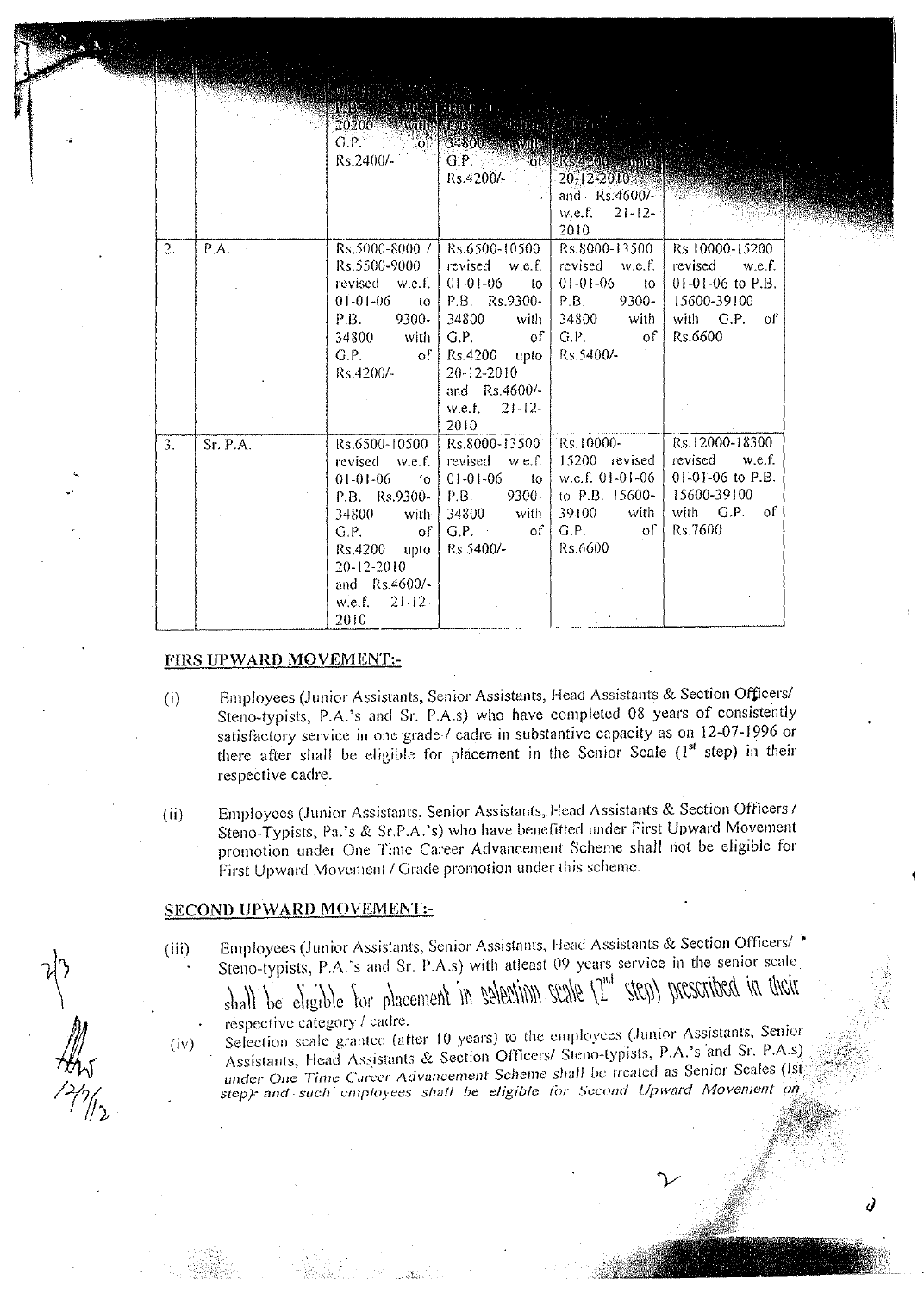### THIRD UPWARD MOVEMENT:-

indiction of the series of a little conservation

- (v) Employees (Junior Assistants, Senior Assistants, Head Assistants & Section Officers/ Steno-typists, P.A.'s and Sr. P.A.s) who have put in atleast 10 years service in selection scale ( $2<sup>nd</sup>$  step) shall be eligible for placement in  $3<sup>rd</sup>$  step prescribed in their respective category/cadre.
- (vi) The employees placed in the  $1<sup>st</sup>$  step/2<sup>nd</sup> step / 3<sup>rd</sup> step under this scheme shall continue to hold their existing designation till such time they are promoted against the higher post in their respective categories. In that case, their designation shall be changed and  $1^{st}$  Step /  $2^{nd}$  Step /3<sup>rd</sup> Step held by them in their personal capacities declared substantive from the date of such promotion.
- (vii) Pay of the employees placed in the  $1<sup>st</sup>$  Step / 2<sup>nd</sup> Step / 3<sup>rd</sup> Step shall be fixed under the provisions of Article 77B of the J&K CSR/SRO dated 15-04-2009.
- (viii) The incumbents placed in the  $1<sup>st</sup>$  Step */*  $2<sup>nd</sup>$  Step */*  $3<sup>rd</sup>$  Step under the Scheme shall be eligible to exercise option to avail of the First Upward Movement / Second Upward Movement / Third Upward Movement benefit from the date of placement in the  $1<sup>st</sup>$ Step /  $2<sup>nd</sup>$  Step /  $3<sup>nd</sup>$  Step as the case may be or defer the said benefit to subsequent date following the date of next *I* annual increment in the initial pay scale *I* Ist Step /  $2<sup>nd</sup>$  Step /  $3<sup>rd</sup>$  Step. Such incumbents shall communicate their option in writing to the Administration within a period of one month from the date of issuance of the order for First Upward Movement / Second Upward Movement / Third Upward Movement. The option once exercised shall be treated as final.

•